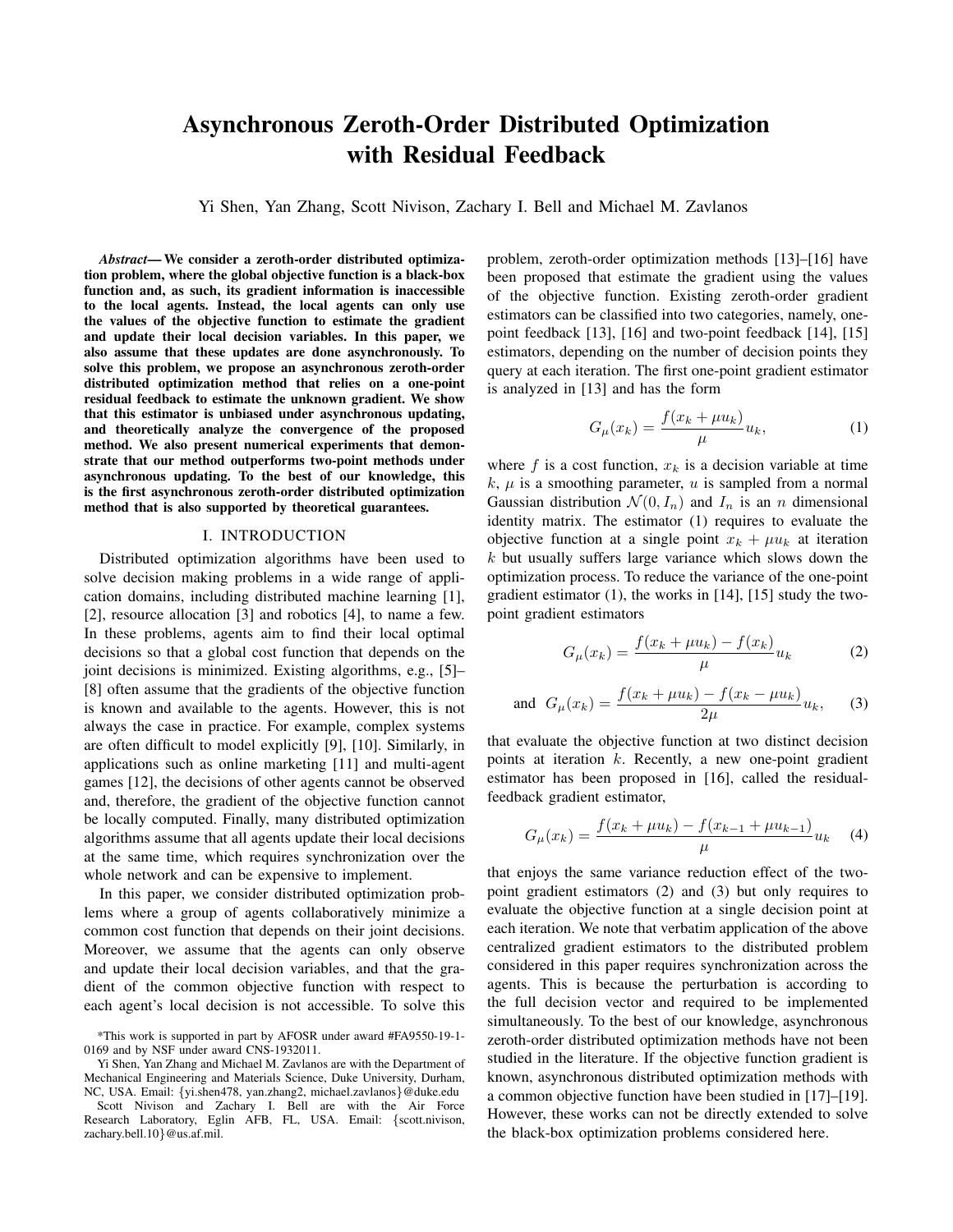In this paper, we consider a model for asynchrony where a single agent is randomly activated at each time step to query the objective function value at one decision point or update its local decision variable. Then, we propose an asynchronous zeroth-order distributed optimization algorithm that relies on extending the centralized residual-feedback gradient estimator (4) so that it can handle asynchronous queries and updates. Specifically, we show that the proposed zerothorder gradient estimator provides an unbiased estimate of the gradient with respect to each agent's local decision. Also, we provide bounds on the second moment of this estimator, the first of their kind for any asynchronous zeroth-order gradient of this type, which we then use to show convergence of the proposed method. As expected, the variance of this estimator is greater than he variance of the estimator in (4), since other agents in the network can update their decision variables between an agent's two consecutive queries of the objective function.

We note that, almost concurrently with this work [20] proposed an asynchronous zeroth-order optimization algorithm that relies on the two-point gradient estimator (3). Unlike the method proposed here, [20] assumes that while a single agent queries the values of the objective function at decision points  $x_k + \mu u_k$  and  $x_k$  (or  $x_k - \mu u_k$ ), the other agents do not update their decision variables, even if any of them are activated. This assumption limits the number of updates the agents can make during a fixed period of time and affects the performance of the asynchronous system. Related is also work on distributed zeroth-order methods for the optimization of functions that are the sum of local objective functions, see [21]–[24]. However, these methods assume synchronous updates.

The rest of this paper is organized as follows. In Section II, we formulate the problem under consideration and present preliminary results on zeroth-order gradient estimators. In Section III, we present the proposed asynchronous zerothorder distributed optimization algorithm with residual feedback gradient estimation, and analyze its convergence. In Section IV, we numerically validate the proposed algorithm and in Section V we conclude the paper.

# II. PROBLEM FORMULATION AND PRELIMINARIES

Consider a multi-agent system consisting of  $N$  agents that collaboratively solve the unconstrained optimization problem

$$
\min_{x} f(x), \tag{5}
$$

where the cost function f is non-convex and smooth,  $x :=$  $(x^1, \ldots, x^N) \in \mathbb{R}^n$  is the joint decision vector, and  $x^i \in \mathbb{R}^{n_i}$ is the local decision vector of agent  $i \in \{1, \ldots, N\}$ . We first make the following assumptions on the cost function  $f$ .

**Assumption 1.** The cost function  $f(x): \mathbb{R}^n \to \mathbb{R}$  is bounded *below by*  $f^*$ *. It is*  $L_0$ -*Lipschitz and*  $L_1$ -smooth, i.e.,

$$
|f(x) - f(y)| \le L_0 \|x - y\|,
$$
  

$$
\|\nabla f(x) - \nabla f(y)\| \le L_1 \|x - y\|,
$$

*for all*  $x, y \in \mathbb{R}^n$ .

As shown in [14],  $L_1$ -smoothness is equivalent to the condition;

$$
|f(y) - f(x) - \langle \nabla f(x), y - x \rangle| \le \frac{1}{2} L_1 \|x - y\|^2, \quad (6)
$$

for all  $x, y \in \mathbb{R}^n$ . For each agent i, define the local smoothing function:

$$
f_{\mu_i}(x) = \frac{1}{\kappa_i} \int f(x + \mu_i u_i) e^{-\frac{1}{2} ||u_i||^2} du_i^i,
$$
 (7)

where  $\kappa_i = \int e^{-\frac{1}{2}||u_i||^2} du_i^i$ . The random sampling vector  $u_i = \{u_i^1, \ldots, u_i^N\} \in \mathbb{R}^n$  is a vector of all zeros except for the entry  $u_i^i$  that is sampled from  $\mathcal{N}(0, I_{n_i})$ .<sup>1</sup> Note that  $f_{\mu_i}$ preserves all the Lipschitz conditions of  $f$  as proved in [14]. Specifically, we have the following lemma.

Lemma 1. *Under Assumption* 1*, we have that , for all agents*  $i, f_{\mu_i}(x) : \mathbb{R}^n \to \mathbb{R}$  is L<sub>0</sub>-Lipschitz and L<sub>1</sub>-smooth.

As a result, (6) also holds for  $f_{\mu i}$ , which allows us to bound the approximation errors of  $f_{\mu_i}$  and  $\nabla_i f_{\mu_i}$  with respect to (w.r.t.) to f and  $\nabla_i f$ , as shown in Lemma 2 below that is adopted from [14]. In Lemma 2 and the following analysis, we denote by  $\nabla f(x) \in \mathbb{R}^n$  the gradient of  $f(x)$ . Moreover, we define by  $\nabla_i f(x) \in \mathbb{R}^n$  the projection of  $\nabla f(x)$  onto the index i by setting the entries of  $\nabla f(x)$  not equal to  $i$  to be 0.

Lemma 2. *Under Assumption 1, the cost function* f *and its corresponding smoothed function*  $f_{\mu_i}$  *satisfy*  $\forall i \in$  $\{1,\ldots,N\}$ 

$$
|f_{\mu_i}(x) - f(x)| \le \frac{\mu_i^2}{2} L_1 n_i,
$$
 (8)

$$
\|\nabla_i f_{\mu_i}(x) - \nabla_i f(x)\| \le \frac{\mu_i}{2} L_1 (n_i + 3)^{3/2}.
$$
 (9)

Next, we define the model that the agents use to asynchronously update their decision variables.

Definition 1 (Asynchrony Model). *At each time step, one agent is independently and randomly selected according to a fixed distribution*  $P = [p_1, \ldots, p_N]$ *. The selected agent i can query the value of the cost function*<sup>2</sup> *once and update its local decision variable, while the decisions of the other*  $a$ gents  $\{x^j\}_{j\neq i}$  are fixed. The agents only communicate with *a central entity that has access to the global cost function but not with each other.*

Remark 1. *Definition 1 can be satisfied when all agents make queries and update their decisions according to their local clock without any central coordination. Specifically, let the time interval between each agent's consecutive queries be called a waiting time. Then, if each local waiting time is random and subject to an exponential distribution, according to Chapter 2.1 in [25], Definition 1 will be satisfied.*

<sup>1</sup>In the following analysis, we drop the agent index i in  $u_i$  for simplicity. <sup>2</sup>Here, we assume that each agent receives noiseless feedback  $f(x)$ . The proposed method can be extended to noisy feedback with bounded variance.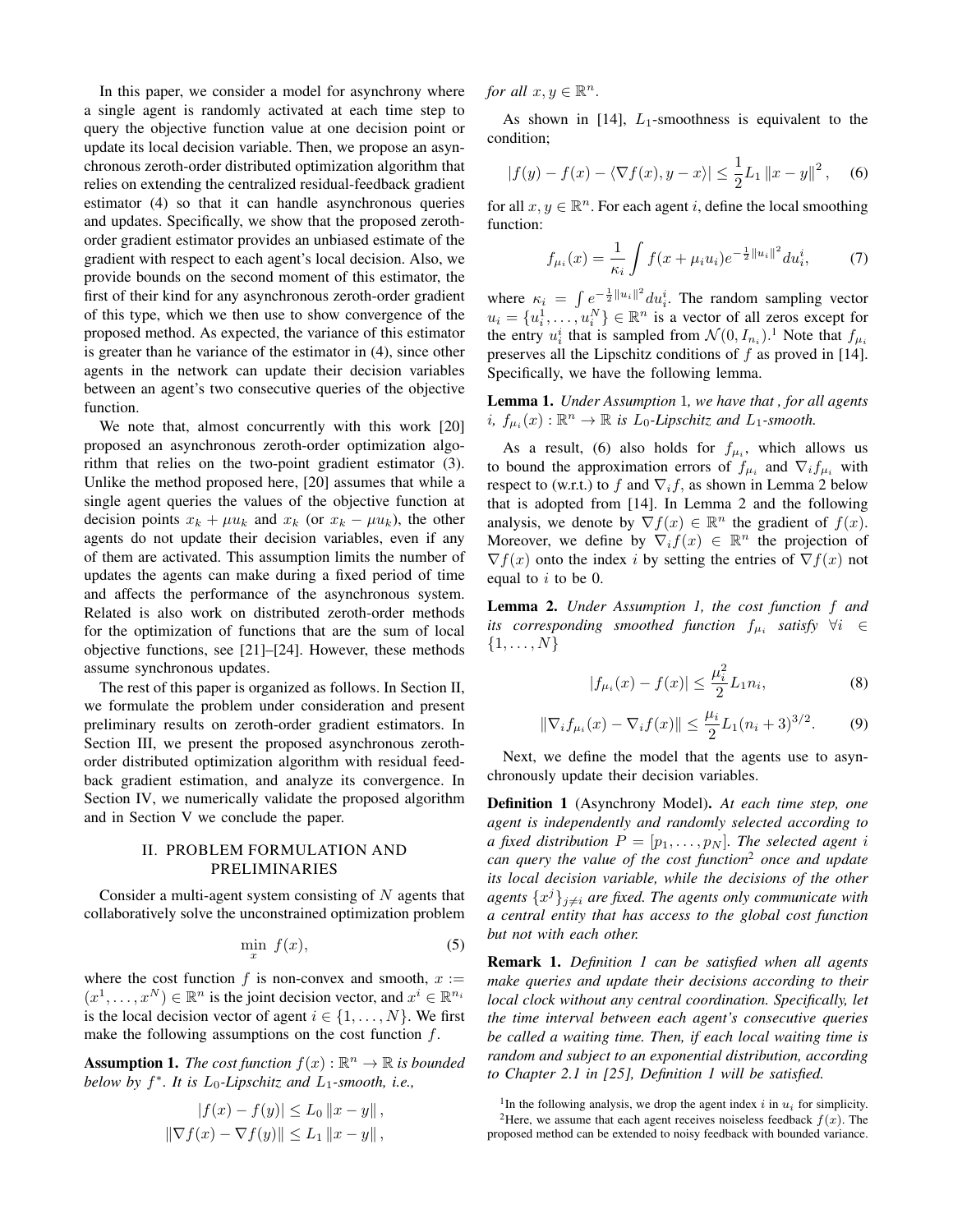# III. ALGORITHM DESIGN AND ANALYSIS

In this section, we present the proposed asynchronous zeroth-order distributed optimization algorithm and analyze its convergence rate. To do so, we first propose an asynchronous zeroth-order gradient estimator based on the centralized residual feedback estimator  $(4)$ . For every agent i, at time step  $k$ , this estimator takes the form

$$
G_{\mu_i}(x_k) = \frac{f(x_k + \mu_i u_k) - f(x_{k-M} + \mu_i u_{k-M})}{\mu_i} u_k, \tag{10}
$$

where  $k - M$  is a random index denoting the iteration when agent i conducted its most recent update. This index takes values on a global time scale. The random sampling vector  $u_k$  is as defined in (7). Note that  $G_{\mu_i}$  is different from the centralized zeroth-order gradient estimator (4), where  $u_k$  is a perturbation along the full decision vector x. Here,  $G_{\mu i}$ estimates the gradient by perturbing the function  $f$  along a random direction restricted to agent i's block of the full decision vector  $x$  and uses the previous query to reduce the variance. Indeed,  $G_{\mu i}$  provides an unbiased gradient estimate of the corresponding smoothed function  $f_{\mu_i}$  restricted to agent i's block, as shown in the following lemma.

Lemma 3. *For each agent* i*, we have that*

$$
\mathbb{E}\left[G_{\mu_i}(x_k)\right] = \nabla_i f_{\mu_i}(x_k).
$$

*Proof.* Taking the expectation of both sides of (10), we obtain that

$$
\mathbb{E}\left[G_{\mu_i}(x_k)\right] = \mathbb{E}\left[\frac{f(x_k + \mu_i u_k) - f(x_{k-M} + \mu_i u_{k-M})}{\mu_i}u_k\right]
$$

$$
= \mathbb{E}\left[\frac{f(x + \mu_i u_k)}{\mu_i}u_k\right] = \nabla_i f_{\mu_i}(x_k),
$$

where the second equality follows from the fact that  $x_{k-M}$ and  $u_{k-M}$  are independent from  $u_k$  and the expectation of  $u_k$  is 0. The last equality follows from the definitions of  $f_{\mu_i}$  and  $\nabla_i f_{\mu_i}$ . П

**Remark 2.** *Note that both*  $G_{\mu_i}(x_k)$  *and*  $\nabla_i f_{\mu_i}$  *are vectors* in  $\mathbb{R}^n$  with entries equal to zero at blocks other than *i*.

Using the local gradient estimate  $G_{\mu_i}(x_k)$ , we can define the update rule for every agent i as

$$
x_{k+1} = x_k - \alpha_i G_{\mu_i}(x_k), \qquad (11)
$$

where  $\alpha_i$  is the step size. The proposed asynchronous zeroth-order distributed optimization algorithm with residual feedback is described in Algorithm  $1<sup>3</sup>$ .

Without loss of generality, we assume that decision variables  $x^i \in \mathbb{R}^{\bar{n}}$  of all agents i have the same dimensions, and that the step sizes and smoothing parameters of all agents are also the same, i.e.,  $\alpha_i = \alpha$  and  $\mu_i = \mu$ . To analyze the convergence of Algorithm 1, we need to bound the

# Algorithm 1 Asynchronous Zeroth-Order Residual Feedback

**Require:** sampling rate  $p_i$  with  $\sum_{i=1}^{N} p_i = 1$ , decision variable  $x_0^i$ , smoothing parameter  $\mu_i$  and step size  $\alpha_i$ for all agents i. Set the iteration counter  $t = 0$  and let T be the maximum number of iterations.

1: for 
$$
t \leq T
$$
 do

2: sample an index  $i_t$  according to  $\mathbb{P}(i_t = i) = p_i$ 

- 3: sample  $u^i \sim \mathcal{N}(0, I_{n_i})$
- 4: query the function value  $f(x + \mu_i u)$
- 5: compute  $G_{\mu_i}$  according to (10)
- 6: update local decision  $x^i \leftarrow x^i \alpha_i G_{\mu_i}(x^i)$
- 7: update the time step counter  $t \leftarrow t + 1$

8: end for

second moment of the proposed gradient estimator  $G_{\mu_i}(x_k)$ . However, under the asynchronous framework considered in this paper, there can be a random number of agents updating their local decision variables between the two queries made by agent i at time steps k and  $k - M$  in (10). These updates by other agents introduce additional variance into the estimator (10) compared to the variance of the centralized estimator analyzed in [16]. Next, we analyze the effect of the asynchronous updates on the second moment of the zerothorder gradient estimator. To the best of our knowledge, this is the first time that a bound on the second moment of a zeroth-order gradient estimator is provided for asynchronous problems. An additional contribution of this work, is that the proof technique presented below can be extended to obtain similar results for the two-point gradient estimator (2).

Lemma 4. *Let Assumptions 1 hold under the Asynchrony Model, and define by*  $\mathbb{E}[\|G_{\tilde{\mu}}(x_k)\|^2] := \mathbb{E}_{i_k}[\mathbb{E}_{u_{[k]}, i_{[k-1]}}]$  $\left[\|G_{\mu_i}(x_k)\|^2\,|i_k=i|\right]$ , where  $u_{[k]}=(u_1,\ldots,u_k)$  and  $i_{[k]}=i$  $(i_1, \ldots, i_k)$ , *Then, running the asynchronous Algorithm 1,* we have that  $\mathbb{E}[\left\|G_{\tilde{\mu}}(x_k)\right\|^2]$  satisfies

$$
\mathbb{E}\left[\|G_{\tilde{\mu}}(x_k)\|^2\right] \n\leq \frac{2\bar{n}L_0^2\alpha^2k}{\mu^2} \sum_{m=0}^{k-1} (1 - p_{\min})^m \mathbb{E}\left[\|G_{\tilde{\mu}}(x_{k-m-1})\|^2\right] (12) \n+ 4L_0^2 \left((4 + \bar{n})^2 + \bar{n}^2\right),
$$

*where*  $p_{\min} = \min_i p_i$ , and the expectations are taken w.r.t. *the sequence of random exploration directions*  $\{u_k\}$  *and the sequence of random indices of activated agents*  $\{i_k\}$ .

The detailed proof is provided in the online version [26] of this paper.

Lemma 4 indicates that the second moment of the zerothorder gradient estimate at time step  $k$  is related to the second moments of all previous gradient estimates. Specifically, the effect of the second moment of the past gradient estimates on the current estimate diminishes geometrically over time. Next, using Lemma 4, we present a bound on the accumulated second moments of the residual-feedback gradient estimates from  $k = 0$  to  $T - 1$ , which we will later use to prove our main theorem.

 $3$ Note that, we can also extend (2) for asynchronous problems and design the algorithm thereof. The lemmas and theorems proved in this paper can be easily adapted to this case as well. In Section IV, we will compare these two gradient estimators empirically. However, the extension of (3) is non-trivial. It can be verified that Lemma 3 does not hold for the extension of (3). We leave it as future work.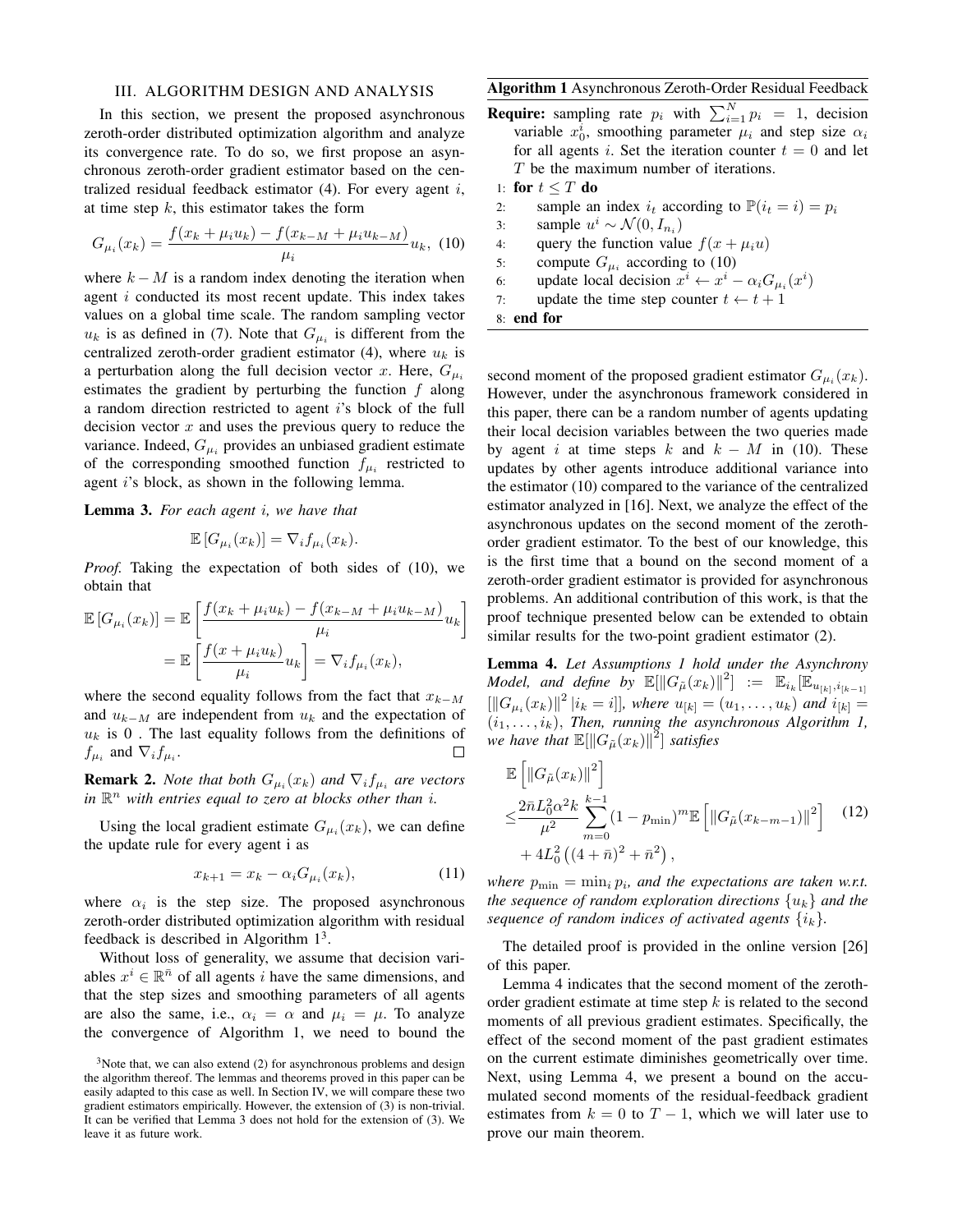Lemma 5. *Let Assumptions 1 hold under the Asynchrony Model. Then, running the asynchronous updates Algorithm 1, we have that*

$$
\sum_{k=0}^{T-1} \mathbb{E} \left[ \|G_{\tilde{\mu}}(x_k)\|^2 \right] \le \frac{1-\beta}{1-(\gamma+\beta)} \mathbb{E} \left[ \|G_{\tilde{\mu}}(x_0)\|^2 \right] + (T-1) \frac{1-\beta}{1-(\gamma+\beta)} M - \frac{\gamma}{(1-(\gamma+\beta))^2} M,
$$

*where*  $\gamma$  =  $\frac{2\bar{n}L_0^2\alpha^2(T-1)}{\mu^2}$ ,  $\beta$  = 1 –  $p_{\text{min}}$ ,  $M$  =  $4L_0^2\left((4+\bar{n})^2+\bar{n}^2\right)$  and provided with  $0<\gamma+\beta< 1$ .

The proof follows from Lemma 6 in the Appendix of [26].

Theorem 1. *Let Assumptions 1 hold under the Asynchrony Model. Moreover, run the asynchronous algorithm Algorithm 1 for* T *iterations and let*  $\tilde{x}$  *be uniformly randomly selected from* T *iterations. Then, selecting the step size* √ selected  $f_n$ <br> $\alpha = \frac{\sqrt{p_{\min}}}{2}$  $\frac{\overline{p_{\min}}}{T_2^{\frac{2}{3}}}$  and the smoothing parameter  $\mu = \frac{2L_0\sqrt{\hbar}}{T^{\frac{1}{6}}}$  $\frac{\sum_{0} \sqrt{n}}{T^{\frac{1}{6}}}$ , we *have*  $\mathbb{E}\left[\|\nabla f(\tilde{x})\|^2\right] \leq \mathcal{O}(\bar{n}^3 T^{-\frac{1}{3}}).$ 

*Proof.* Substituting  $x_{k+1}$  and  $x_k$  in the version of (6) for the smoothed function  $f_{\mu_i}$ , we obtain that

$$
f_{\mu_i}(x_{k+1})
$$
  
\n
$$
\leq f_{\mu_i}(x_k) + \langle \nabla f_{\mu_i}(x_k), x_{k+1} - x_k \rangle + \frac{L_1}{2} ||x_{k+1} - x_k||^2
$$
  
\n
$$
= f_{\mu_i}(x_k) - \alpha \langle \nabla_i f_{\mu_i}(x_k), \Delta_{i,k} \rangle - \alpha ||\nabla_i f_{\mu_i}(x_k)||^2
$$
  
\n
$$
+ \frac{L_1 \alpha^2}{2} ||G_{\mu_i}(x_k)||^2,
$$
\n(13)

where  $\Delta_{i,k} := G_{\mu_i}(x_k) - \nabla_i f_{\mu_i}(x_k)$ . The first equality follows by (11) and the fact that  $\langle \nabla f_{\mu_i}(x_k), x_{k+1} - x_k \rangle =$  $\langle \nabla_i f_{\mu_i}(x_k), x_{k+1}-x_k \rangle$ , which holds since  $x_{k+1}$  and  $x_k$  only differ at block *i*. Taking expectation w.r.t.  $u_{[k]}$  and  $i_{[k-1]}$  on both sides of (13) conditioned on the event  $\{i_k = i\}$ , we get that

$$
\mathbb{E}\left[\left\|\nabla_i f_{\mu_i}(x_k)\right\|^2\right] \le \frac{\mathbb{E}\left[f_{\mu_i}(x_k)\right] - \mathbb{E}\left[f_{\mu_i}(x_{k+1})\right]}{\alpha} \tag{14}
$$

$$
+ \frac{L_1 \alpha}{2} \mathbb{E}\left[\left\|G_{\mu_i}(x_k)\right\|^2\right],
$$

where the inner-product term  $\langle \nabla_i f_{\mu_i}(x_k), \Delta_{i,k} \rangle$  disappears since  $\mathbb{E}[\Delta_{i,k}] = 0$  due to Lemma 3. According to Lemma 2 and using the fact that  $(a + b)^2 \le 2a^2 + 2b^2$ , we have

$$
\|\nabla_i f(x)\|^2 \le 2\|\nabla_i f_{\mu_i}(x)\|^2 + \mu_i^2 L_1^2 (n_i + 3)^3. \tag{15}
$$

Combining (14) and (15) and, we obtain that

$$
\frac{1}{2} \mathbb{E} \left[ \|\nabla_i f(x_k)\|^2 \right] \le \frac{\mathbb{E} \left[ f_{\mu_i}(x_k) \right] - \mathbb{E} \left[ f_{\mu_i}(x_{k+1}) \right]}{\alpha} \n+ \frac{L_1 \alpha}{2} \mathbb{E} \left[ \|G_{\mu_i}(x_k)\|^2 \right] + \frac{1}{2} \mu^2 L_1^2 (\bar{n} + 3)^3,
$$
\n(16)

where the last term follows by substituting the common smoothing parameter  $\mu$  and agents' dimension  $\bar{n}$ . Taking expectation on both sides of (16) w.r.t.  $i_k$ , we have that

$$
\frac{1}{2} \mathbb{E}_{i_k} \left[ \mathbb{E}_{u_{[k]}, i_{[k-1]}} \left[ \left\| \nabla_i f(x_k) \right\|^2 | i_k = i \right] \right] \n\leq \frac{\mathbb{E} \left[ f_{\tilde{\mu}}(x_k) \right] - \mathbb{E} \left[ f_{\tilde{\mu}}(x_{k+1}) \right]}{\alpha} \n+ \frac{L_1 \alpha}{2} \mathbb{E} \left[ \left\| G_{\tilde{\mu}}(x_k) \right\|^2 \right] + \frac{1}{2} \mu^2 L_1^2 (\bar{n} + 3)^3,
$$
\n(17)

where  $\mathbb{E}[f_{\tilde{\mu}}(x_k)] := \mathbb{E}_{i_k}[\mathbb{E}_{u_{[k]}, i_{[k-1]}}[f_{\mu_{i_k}}(x_k)|i_k = i]]$ and  $\mathbb{E}[f_{\tilde{\mu}}(x_{k+1})] := \mathbb{E}_{i_k}[\mathbb{E}_{u_{[k]},i_{[k-1]}}[f_{\mu_{i_k}}(x_{k+1})|i_k = i]].$  $\mathbb{E}[\|G_{\tilde{\mu}}(x_k)\|^2]$  follows from the definition in Lemma 4. Next, we show that the left hand side of (17) satisfies

$$
\mathbb{E}_{i_k} [\mathbb{E}_{u_{[k]}, i_{[k-1]}} [\|\nabla_{i_k} f(x_k)\|^2 | i_k = i]]
$$
  
\n
$$
\ge p_{\min} \mathbb{E}_{u_{[k]}, i_{[k]}} \|\nabla f(x_k)\|^2.
$$
 (18)

To see this, by definitions of the projected gradient as in Section II, since  $\nabla_i f(x_k)$  is only nonzero at block i, we have  $\|\nabla f(x_k)\|^2 = \sum_{i=1}^N \|\nabla_i f(x_k)\|^2$ . Therefore, we can further get that

$$
\mathbb{E}_{u_{[k]},i_{[k]}} \left\| \nabla f(x_k) \right\|^2 = \sum_{i=1}^N \mathbb{E}_{u_{[k]},i_{[k]}} \left\| \nabla_i f(x_k) \right\|^2
$$

$$
= \sum_{i=1}^N \mathbb{E}_{u_{[k]},i_{[k-1]}} [\left\| \nabla_i f(x_k) \right\|^2 | i_k = i], \tag{19}
$$

where the second equality holds since  $x_k$  is independent from  $i_k$ . Therefore, according to (31), to show the inequality (30), it is sufficient to show  $\mathbb{E}_{i_k}[\mathbb{E}_{u_{[k]},i_{[k-1]}}[||\nabla_{i_k}f(x_k)||^2]|_k^2 =$  $[i]] \ge p_{\min} \sum_{i=1}^{N} \mathbb{E}_{u_{[k]}, i_{[k-1]}} [\|\nabla_i f(x_k)\|^2 | i_k = i].$  This is simple to prove because  $\mathbb{E}_{i_k}[\mathbb{E}_{u_{[k]}, i_{[k-1]}}[||\nabla_{i_k}f(x_k)||^2||i_k=$  $[i] \ = \ \sum_i p_i \mathbb{E}_{u_{[k]}, i_{[k-1]}} [\|\nabla_i f(x_k)\|^2 \, | i_k \ = \ i].$  Therefore, inequality (30) is true. Substituting (18) into (17) and then summing (17) from  $k = 0$  to  $T - 1$ , we have that

$$
\frac{p_{\min}}{2} \sum_{k=0}^{T-1} \mathbb{E} \left[ \left\| \nabla f(x_k) \right\|^2 \right] \le \frac{\mathbb{E} \left[ f_{\tilde{\mu}}(x_0) \right] - \mathbb{E} \left[ f_{\tilde{\mu}}(x_T) \right]}{\alpha} + \sum_{k=0}^{T-1} \frac{L_1 \alpha}{2} \mathbb{E} \left[ \left\| G_{\tilde{\mu}}(x_k) \right\|^2 \right] + \frac{\mu^2}{2} L_1^2 (\bar{n} + 3)^3 T. \tag{20}
$$

Applying Lemma 5 to (20), we get that

$$
\frac{p_{\min}}{2} \sum_{k=0}^{T-1} \mathbb{E} \left[ \left\| \nabla f(x_k) \right\|^2 \right] \le
$$
\n
$$
\frac{\mathbb{E} \left[ f_{\hat{\mu}}(x_0) \right] - \mathbb{E} \left[ f_{\hat{\mu}}(x_T) \right]}{\alpha} + \frac{L_1 \alpha}{2} (T - 1) \frac{1 - \beta}{1 - (\gamma + \beta)} M
$$
\n
$$
+ \frac{L_1 \alpha}{2} \frac{1 - \beta}{1 - (\gamma + \beta)} \mathbb{E} \left[ \left\| G_{\hat{\mu}}(x_0) \right\|^2 \right] + \frac{\mu^2}{2} L_1^2 (\bar{n} + 3)^3 T
$$
\n
$$
- \frac{L_1 \alpha}{2} \frac{\gamma}{\left( 1 - (\gamma + \beta) \right)^2} M,
$$
\n(21)

where  $\gamma$ ,  $\beta$  and M are as defined in Lemma 5. Selecting  $\mu = \frac{2L_0}{1}$  $\frac{2L_0}{T^{\frac{1}{6}}}$  and  $\alpha = \frac{\sqrt{p_{\min}}}{\sqrt{n}T^{\frac{2}{3}}}$ , we have  $\gamma \le \frac{p_{\min}}{2}$  and  $1 - (\gamma +$  $\beta$ )  $\geq \frac{p_{\text{min}}}{2}$ . Substituting these values into (21) and omitting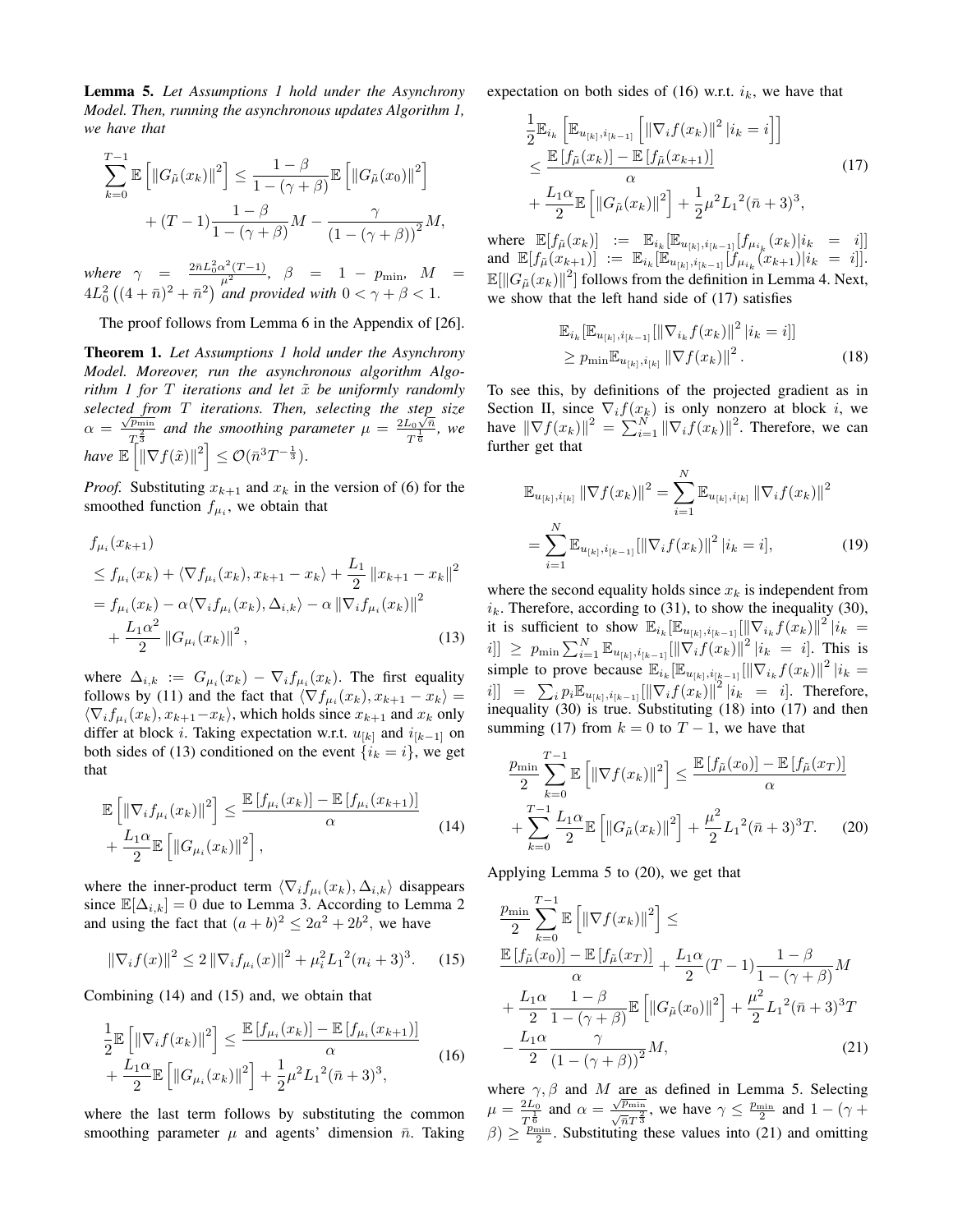the negative term, we obtain that

$$
\frac{p_{\min}}{2} \sum_{k=0}^{T-1} \mathbb{E} \left[ \left\| \nabla f(x_k) \right\|^2 \right] \le \frac{\mathbb{E} \left[ f_{\tilde{\mu}}(x_0) \right] - f_{\tilde{\mu}}^*}{\sqrt{p_{\min}}} \sqrt{\bar{n}} T^{\frac{2}{3}} \n+ L_1 \frac{\sqrt{p_{\min}}}{\sqrt{\bar{n}} T^{\frac{2}{3}}} \mathbb{E} \left[ \left\| G_{\tilde{\mu}}(x_0) \right\|^2 \right] + L_1 \frac{\sqrt{p_{\min}}}{\sqrt{\bar{n}}} T^{\frac{1}{3}} M \n+ 2L_0^2 \mu^2 L_1^2 (\bar{n} + 3)^3 T^{\frac{2}{3}},
$$
\n(22)

where  $f_{\tilde{\mu}}^*$  is a lower bound on  $\mathbb{E}[f_{\tilde{\mu}}(x)]$ . The existance of such lower bound is due to (8), the definition of  $\mathbb{E}[f_{\tilde{\mu}}(x)]$  and Assumption 1. The result in Theorem 1 follows by dividing both sides of the above inequality by T.  $\Box$ 

The convergence rate shown above has the same order as that of applying the residual-feedback gradient estimator (4) to optimize a stochastic objective function as shown in [16]. This is because of this asynchronous scenario, the updates conducted by the other agents between two queries of a given agent introduce noise in the function evaluations from the perspective of this given agent. Furthermore, the bound on the non-stationarity of the solution in (22) increases as  $p_{\min}$ becomes smaller. In practice, it means that the convergence of Algorithm 1 slows down if one of the agents is activated less frequently than others.

# IV. SIMULATIONS

In this section, we demonstrate the effectiveness of the proposed asynchronous distributed zeroth-order optimization algorithm on a distributed feature learning example common in Internet of Things (IoT) applications. All the experiments are conducted using Python 3.8.5 on a 2017 iMac with 4.2GHz Quad-Core Intel Core i7 and 32GB 2400MHz DDR4.

Specifically, we consider the biomarker learning example described in [27], where a network of health monitoring edge devices collect heterogeneous raw input data  $\{D_{i,j}\}_{i=1:N}$ , e.g., different types of biosignals. Then, each device encodes its local raw data  $D_{i,j}$  into a biomarker  $d_{i,j}$  via a feature extraction function  $\phi(D_{i,j}; x_i)$ , e.g., a neural network with weights  $x_i$ , and sends it to a third-party entity that uses the collected biomarkers as predictors to learn a disease diagnosis for user  $j$ . The goal of the edge device  $i$  is to learn a better feature extraction function  $\phi(\cdot; x_i)$  to help the third-party entity to make better predictions. In practice, the prediction process at the third-party entity can be complicated and hard to model using an explicit function. Moreover, it may need to remain confidential. As a result, the edge device cannot obtain gradient information from this third-party entity. In the meantime, it is unreasonable to expect that the edge devices can update their feature extraction models synchronously or that they know the other edge devices' feature extraction models and parameters. Therefore, this problem presents an ideal case for the asynchronous distributed zeroth-order method proposed in this paper.

For simulation proposes, in this section, we assume that the third-party entity uses the logistic regression model

$$
P(y_j; d_j) = 1/(1 + \exp(-y_i W^T d_j)), \tag{23}
$$

where j represents the data point index,  $y_j = \{1, -1\}$  and  $d_j$  denote the label and predictors for data point j, and  $W_T$  is a fixed classifier parameter. Specifically, let  $d_i =$  $[d_{1,j}, \ldots, d_{N,j}]^T$  represent the concatenated biomarker vector. The agents aim to collaboratively minimize the following loss function

$$
f(\{x_i\}_{i=1:N}) = -\frac{1}{J} \sum_{j=1}^{J} \log \big(P(y_j; d_j(\cdot; \{x_i\}_{i=1:N})\big),\tag{24}
$$

where  $J$  is the total number of data points.

Next, we apply the proposed Algorithm 1 to this distributed feature learning problem and compare its performance to an asynchronous extension of the centralized twopoint gradient estimate (2) defined by

$$
G_{\mu_i}(x_k) = \frac{f(x_k + \mu_i u_k) - f(x_{k-M})}{\mu_i} u_k, \qquad (25)
$$

where  $x_{k-M}$  is the most recent decision point agent *i* queries at iteration  $k - M$ .

Note that the convergence of the stochastic gradient descent update (11) using the asynchronous two-point estimator (25) has not been studied yet. We compare our proposed algorithm to the one with (25) simply to demonstrate the efficacy of our proposed approach. Specifically, we consider a network of 5 agents who collaboratively deal with  $J = 20$ data samples. The feature extraction model  $\phi(\cdot; x_i)$  at agent i is a single layer neural network with the input  $D_{i,j} \in \mathbb{R}^{10}$ and a single output  $d_{i,j} \in \mathbb{R}$ . The activation function of the neural network is the sigmoid function. The weight of the neural network at agent i is denoted as  $x_i$ , which is initialized by sampling from a standard Gaussian distribution. We apply both the asynchronous residual-feedback gradient estimator (10) and the asynchronous two-point gradient estimator (25) to solve this problem. Specifically, for both gradient estimators, we run 10 trials. In addition, the smoothing parameter is  $\mu = 0.1$ , and the stepsizes  $\alpha$ for gradient estimators (10) and (25) are selected as 0.5 and 0.5, respectively, so that they both achieve their fastest convergence speed during 10 trials of experiments. At each iteration, each agent has equal probability to be activated.

The comparative performance results of using the two zeroth-order gradient estimators (10) and (25) are presented in Figure 1. We observe that during 10 trials, asynchronous learning with the residual-feedback gradient estimator (10) converges faster than asynchronous learning with the twopoint gradient estimator (25). This is because the asynchronous residual-feedback gradient estimator (10) is subject to almost the same level of variance as the two-point gradient estimator (25), but can make twice the number of updates compared to the two-point gradient estimator (25) for the same number of queries. Note that we compare the two algorithms in terms of the number of queries rather than the number of updates, because the number of queries corresponds to the length of the global wall time required to run the algorithm.